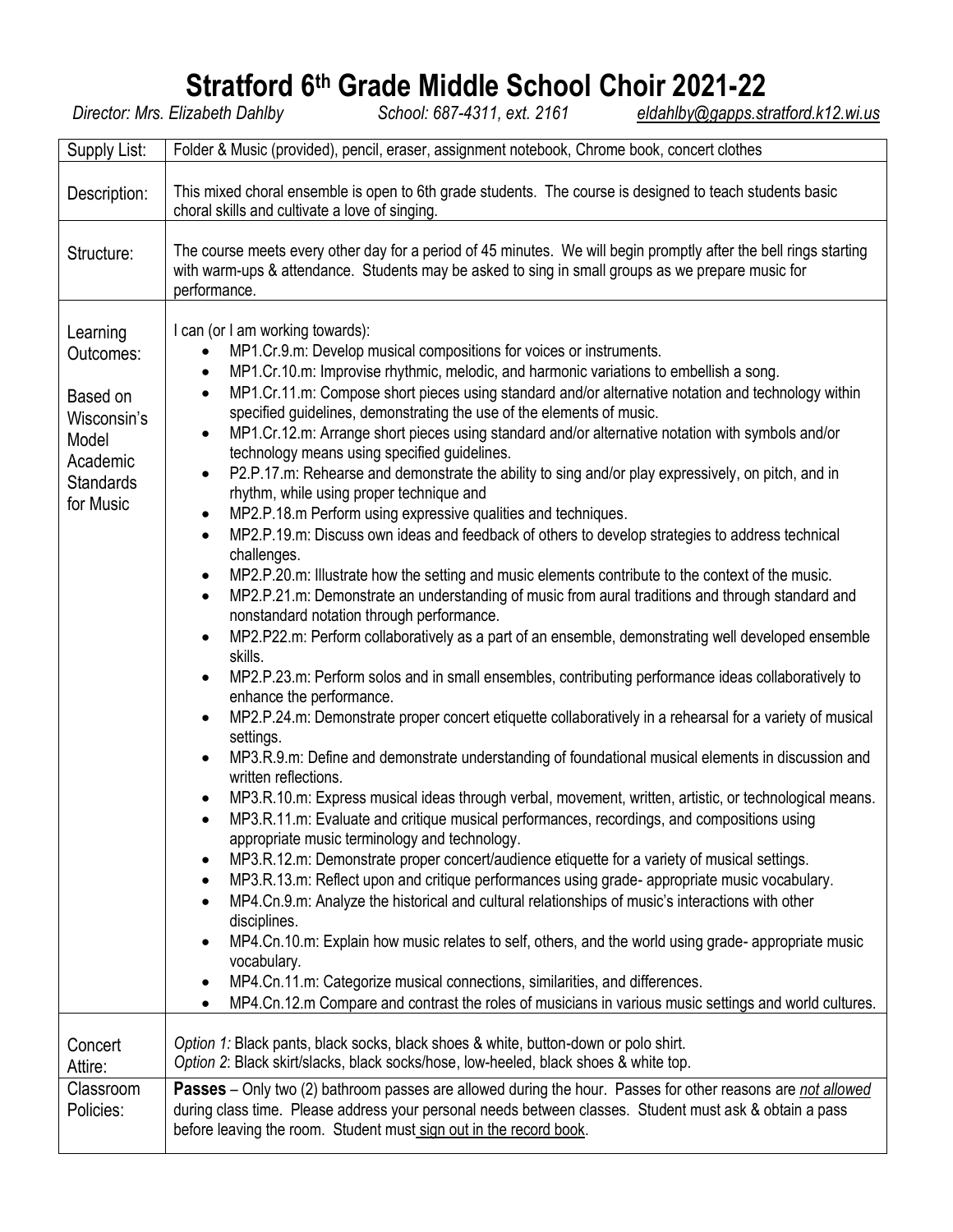|                                  | Tardiness - A clear understanding of musical and singing concepts is best met with good attendance. Those<br>students not in their assigned seat at the beginning of any class are considered tardy and will be recorded as<br>such in the computer. (School District of Stratford Grade 6-12 Student/Parent Handbook) A partial loss of daily<br>points may result. Students more than 5 minutes late to class will be marked absent.<br>Classroom Equipment - Equipment in the classroom is to enhance the learning experience of ALL students.<br>Show respect to all equipment. Mistreatment of equipment will result in fines to maintain or replace it, disciplinary<br>action or both.<br><b>Food &amp; Drink</b> - Food is NOT ALLOWED in the choir room. Clear water in a sealable container is the only drink<br>allowed.                                                                                                                                                                                                                                                                                                                                                                                                                                                                                                                                                                                |  |  |  |  |  |  |
|----------------------------------|--------------------------------------------------------------------------------------------------------------------------------------------------------------------------------------------------------------------------------------------------------------------------------------------------------------------------------------------------------------------------------------------------------------------------------------------------------------------------------------------------------------------------------------------------------------------------------------------------------------------------------------------------------------------------------------------------------------------------------------------------------------------------------------------------------------------------------------------------------------------------------------------------------------------------------------------------------------------------------------------------------------------------------------------------------------------------------------------------------------------------------------------------------------------------------------------------------------------------------------------------------------------------------------------------------------------------------------------------------------------------------------------------------------------|--|--|--|--|--|--|
| Expectations                     | In addition to the Tiger Classroom Pride Expectations matrix (attached), students are expected to:<br>Complete assignments on time.<br>1.<br>Pick up after oneself in the classroom, and not eat, drink or chew gum during class.<br>2.<br>Always ask before leaving the room, obtain pass book & sign out in record book.<br>3.<br>Do not play the piano and or touch any technology in the room without permission.<br>4.<br>5.<br>Only use cell phones in accordance with SDS Student/Parent Handbook rules.<br>Maintain a positive attitude, be supportive of each other, and work as a team.<br>6.<br>7.<br>Return Syllabus Acknowledgement Form signed & dated by both student & parent/guardian.                                                                                                                                                                                                                                                                                                                                                                                                                                                                                                                                                                                                                                                                                                            |  |  |  |  |  |  |
| Academic<br>Integrity<br>Policy: | Academic dishonesty is plagiarism, submitting falsified or invented information as fact, unauthorized use of tools,<br>notes, textbooks or electronic devices on assessments, being complicit in the act of allowing another student to<br>copy work or copying another student's work and submitting as your own. (School District of Stratford 6 – 12<br>Student/Parent Handbook)<br>Some class work will be expected to be done independently. Students who violate the guidelines of such work<br>will be handled on an individual basis. If a student is unclear whether the work is group or independent work, it is<br>the student's responsibility to ask. If you are struggling with the work, please ask me for help. That's what I'm<br>here for. Please be advised that Athletic & Activity Code consequences also pertain to academic integrity<br>violations.<br>1st Offense: Dean of Students (Coaches/Advisors) and parents to be contacted. The student may be allowed to<br>redo the assignment/minor assessment for partial credit (up to 70%).<br>2 <sup>nd</sup> Offense: Principal, Dean of Students (Coaches/Advisors) and parents to be contacted. The student receives<br>a zero on the assignment/minor assessment with no opportunity to recover the lost points.<br>3rd Offense: Same as 2nd offense. Additionally, the student could risk failing the course due to a lack of points. |  |  |  |  |  |  |
| Grading<br>Policy:               | Overall grading scheme for each semester is as follows:<br><b>Quarter 1/3: 80%</b><br><b>Final Exam:</b> $20%$ = Semester grade<br>(Formative: 50% - Daily grade, Lessons, Sectionals, RepTesting, Sight-singing, Other Wk)<br>(Summative: 50% - Unit tests, Concerts)<br><b>Daily Grade:</b> (6 points) The following three criterion comprise the daily grade:<br>Participation (2 pts)<br>1.<br><b>Behavior/Procedures (2 pts)</b><br>2.<br>3.<br>Musicianship (2 pts)<br>See the attached Choirs Daily Grading/Assessment Rubric for further details and explanation.                                                                                                                                                                                                                                                                                                                                                                                                                                                                                                                                                                                                                                                                                                                                                                                                                                          |  |  |  |  |  |  |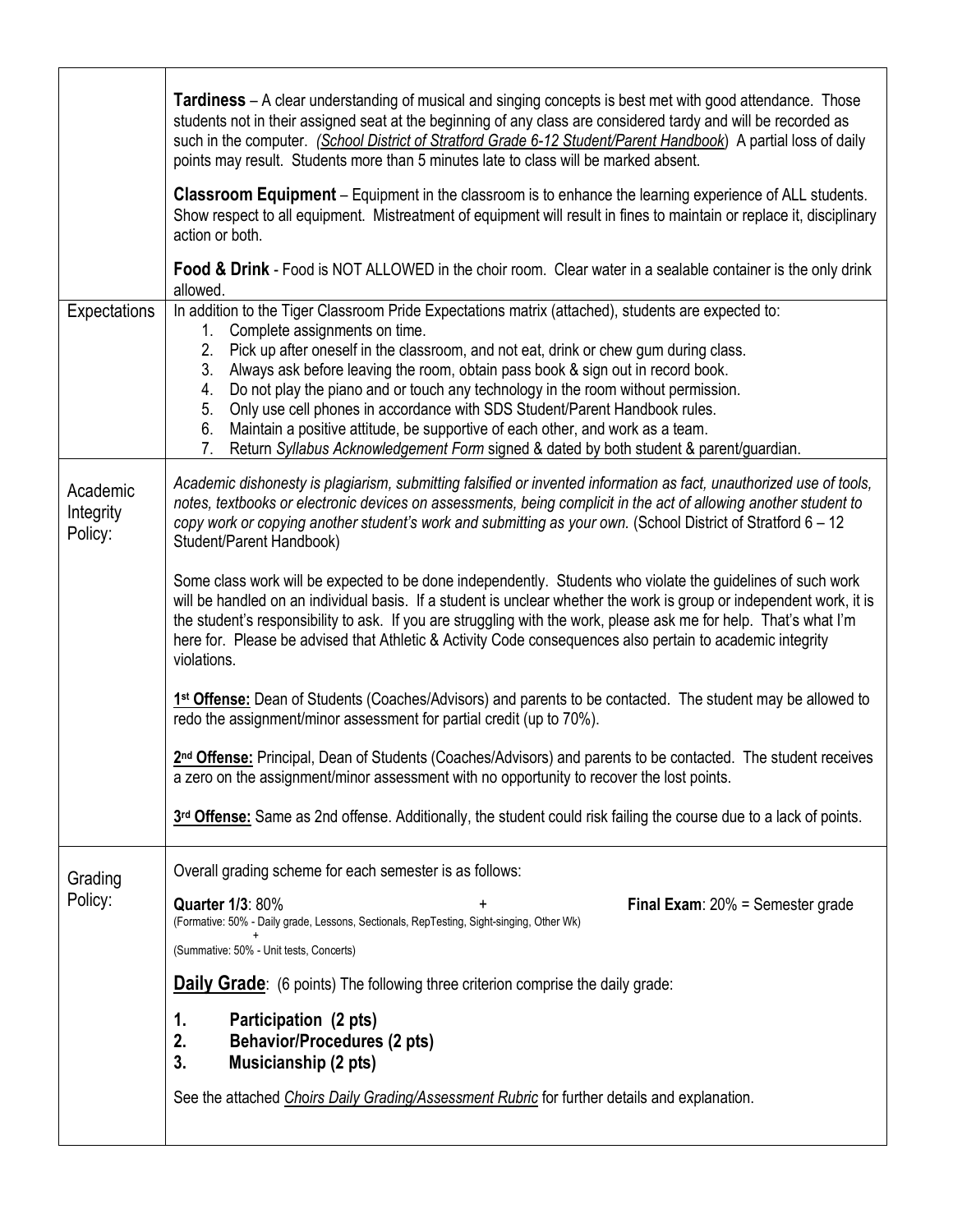**Lessons:** (12 points) All students are scheduled 15 minute lessons with Mrs. Dahlby. Lesson groups and schedule are posted on the choir bulletin board, class web page and MS class rooms. Choral repertoire, solo and ensemble selections and vocal technique will be studied. Attendance is mandatory and will be assessed using the *Ch*o*irs Daily Grading/Assessment Rubric*. A missed lesson may be rescheduled during the current quarter but not in the last week before the end of the current quarter. One lesson per quarter may be missed due to a quiz/test/lab or field trip without penalty. If Mrs. Dahlby cancels a lesson for some reason, it does not need to be made up.

#### **Sectional Rehearsals, Repertoire Testing, Sight-singing & other written work:** Sectional rehearsals, repertoire testing, sight-singing and other written work will be scheduled and administered throughout the semester to improve student skills, prepare for performances and the semester exam. These items will be assessed through the use of a rubric. Missing a rehearsal for a school event where the student is not

### **Retakes:**

No retakes on daily formative assessments. Students who score below 70% on a summative assessment will be allowed to retake the assessment under the following conditions as recorded below. *(School District of Stratford Grade 6-12 Student/Parent Handbook*) **However, retakes do not apply to performances or semester final exams.**

- 1. The student must complete a supplemental learning packet and submit it to Mrs. Dahlby for additional assessment.
- 2. The student must schedule a meeting during the school day as available with Mrs. Dahlby for further remediation.
- 3. The student must retake the assessment within five (5) days of his/her initial assessment.
- 4. The student can only retake the assessment once.

playing/participating will not be considered an excused absence.

- 5. The second assessment will be a different exam but remain in the same or similar format as the initial assessment.
- 6. The score of the second assessment will be recorded as the final grade in the grade book.

**Concerts/Performances**: (Please see the attached *Concert/Performance Grading Rubric*.) **Concert attendance is mandatory** as the performance is considered an examination of the material that has been covered in the singer's class.

#### **Authorized Absence With Prior Notification**

Authorized absences are school, church, or other related conflicts or unavoidable family vacations or events. The director must receive a note from a parent/guardian or notification from school activity *at least three weeks before concert/performance*. To make up the concert/performance, the student must schedule an appointment to perform all pieces from memory and in concert dress. Missing a concert/performance for a school event where the student is not playing/participating will not be considered an excused absence.

#### **Excused Absence After Event With Notification**

Excused absences are due to student illness or family emergencies. If you are gravely ill and are unable to attend a performance or special rehearsal, please contact the director THREE HOURS before the concert/performance. (This allows us to make adjustments for spacing on the risers, etc.). You may e-mail or leave a voice mail message. A written note from a parent/guardian/doctor is to be brought in after the missed concert/performance. To make up the concert/performance, the student must schedule an appointment to perform all pieces from memory and in concert dress.

**Unexcused absences will result in a total loss of points with no opportunity to make up the event.**. An unexcused absence is a situation where a student skips a concert/performance, leaves the concert early, or has a work conflict. Work is not a valid excuse to miss a concert. If a student shows up to a performance without the appropriate concert apparel, such a situation will be considered an unexcused absence and the student will not be allowed to perform with the choir.